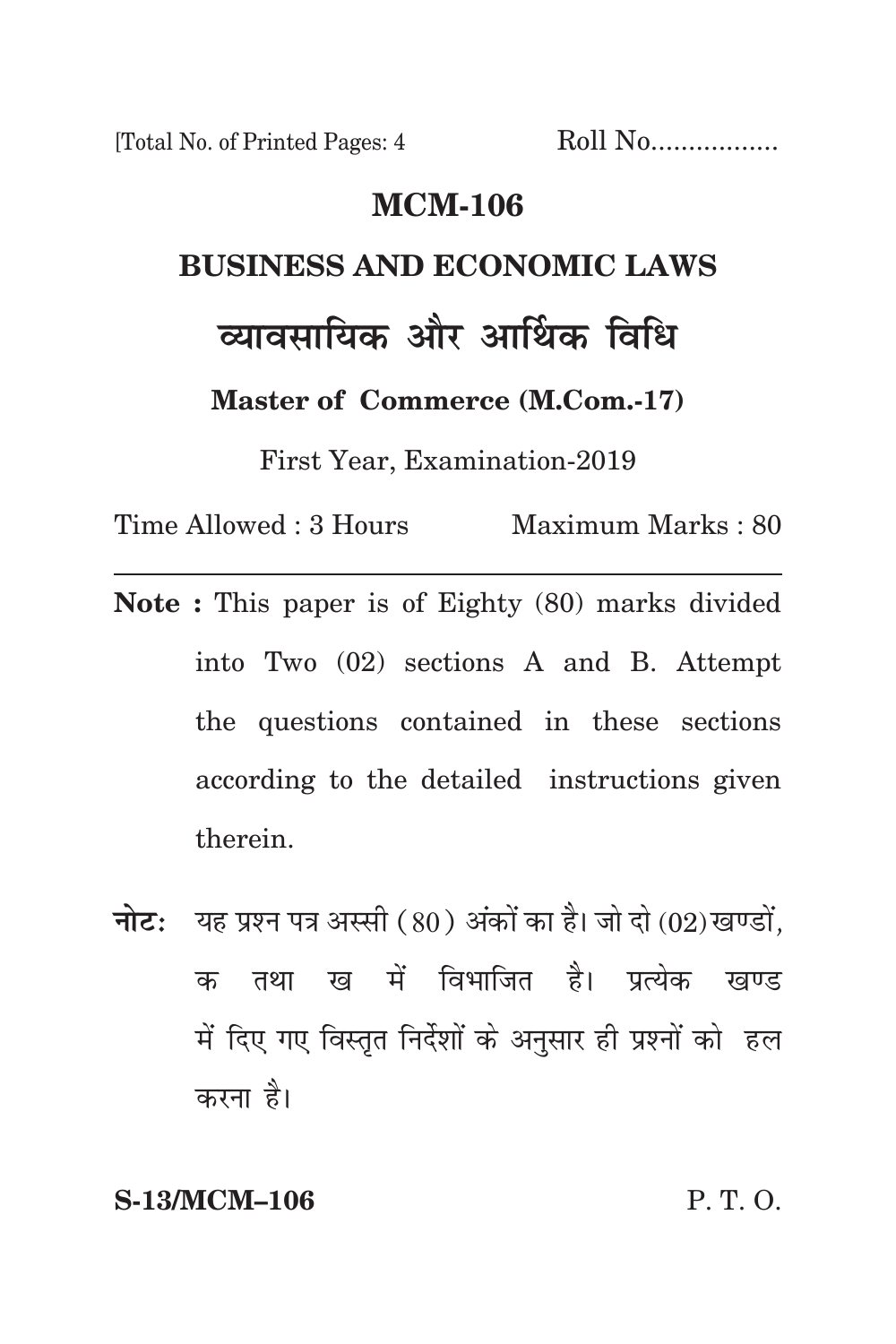## Section-A/<u>खण्ड-</u>'क'

(Long Answer type Questions/दीर्घ उत्तरीय प्रश्न)

- Note: Section-'A' contains Five (05) long answer type questions of Fifteen (15) marks each. Learners are required to answer any three (03) questions only.  $(3 \times 15 = 45)$
- नोट: खण्ड-'क' में पाँच (05) दीर्घ उत्तरों वाले प्रश्न दिए गए हैं, प्रत्येक प्रश्न के लिए पन्द्रह (15) अंक निर्धारित हैं शिक्षार्थियों को इनमें से केवल तीन (03) प्रश्नों के उत्तर देने हैं।
- 1. What is meant by incorporation of company? Describe in brief the process of incorporation of Joint Stock Company.

कम्पनी के समामेलन से क्या आशय है? एक संयक्त स्कन्ध कम्पनी की समामेलन प्रक्रिया का संक्षेप में वर्णन कोजिए।

2. What do you mean by consumer Protection Act? Explain its important elements and necessity. उपभोक्ता संरक्षण अधिनियम से आप क्या समझते हैं? इसके प्रमुख तत्व एवं आवश्यकता को बताइए।

**S-13/MCM-106** 2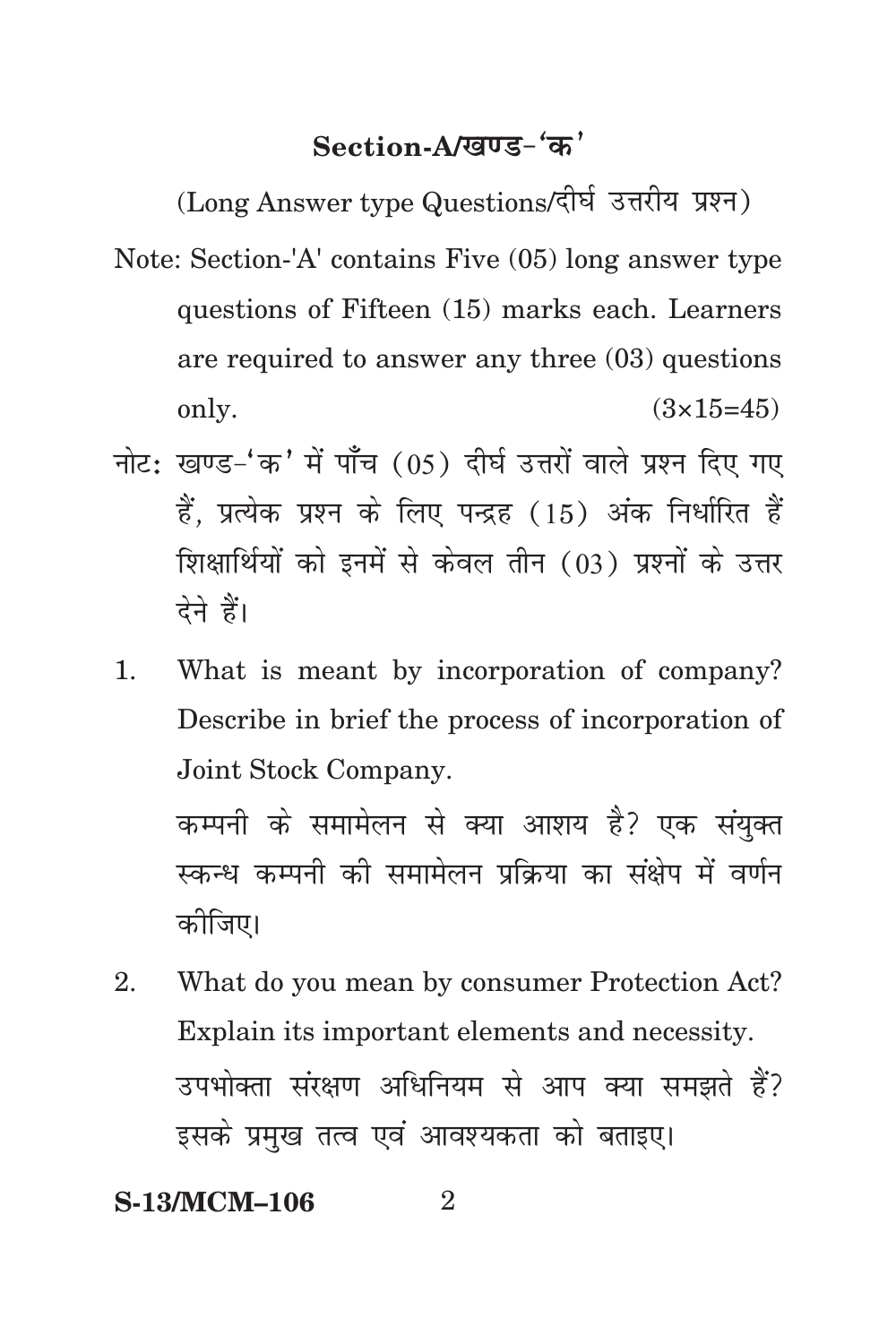- 3. Explain penalties and other provisions regarding Competition Act, प्रतिस्पर्धा अधिनियम के अन्तर्गत दंड एवं अन्य प्रावधानों को व्याख्या कीजिए।
- 4. Write an essay on Encryption and cyber crimes. एन्क्रिपशन और साइबर अपराध पर एक निबंध लिखिए।
- 5. Elaborate the patent and Trademark. Clearly state the statutory provisions regarding its voilation.

पेटेंट एवं टेडमार्क के विषय में बताइए। इनके उल्लंघन पर वैधानिक प्रावधानों को स्पष्ट कीजिए।

#### Section-B/*खण्ड-ख*

(Short answer type questions/ लघु उत्तरीय प्रश्न)

- Note: Section -B Contains Eight (08) short Answer type questions of Seven (07) marks each. Learners are required to Answer any Five (05) questions only.  $(5 \times 7 = 35)$
- नोट: खण्ड-'ख' में आठ  $(08)$  लघ उत्तरीय प्रश्न दिए गए हैं. प्रत्येक प्रश्न के लिए सात (07) अंक निर्धारित हैं। शिक्षार्थियों को इनमें से केवल पाँच (05) प्रश्नों के उत्तर देने हैं।

### **S-13/MCM–106** 3 P. T. O.